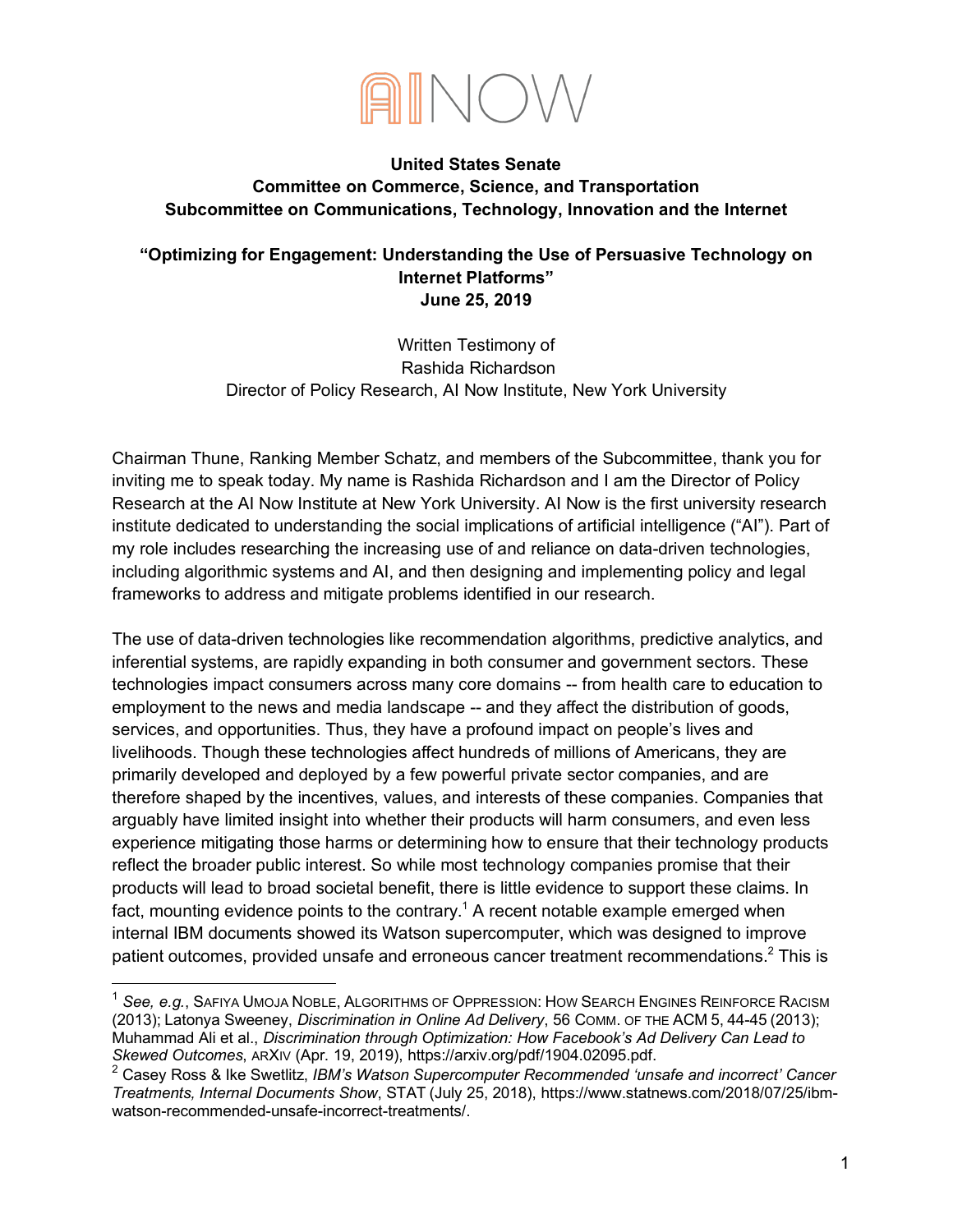just one of numerous examples that have come to light in the last year, showing the difference between the marketing used to sell these technologies, and the reality of how these technologies ultimately perform.<sup>3</sup>

While many powerful industries pose potential harms to consumers with new products, the industry producing algorithmic and AI systems poses three particular risks that current laws and incentive structures fail to adequately address: (1) harm from biased training data, algorithms, or other system flaws that tend to reproduce historical and existing social inequities; (2) harm from optimization systems that prioritizes technology companies' interests often at the expense of broader societal interests; and (3) the use of 'black box' technologies that prevent public transparency, accountability, and oversight.

First, AI systems are trained on data sets that reflect historical and existing social and economic conditions. Thus, this data is neither neutral or objective, which leads to AI systems reflecting and amplifying cultural biases, value judgements, and social inequities. For instance, a recent study found that mechanisms in Facebook's ad targeting and delivery systems led to certain demographic segments of users being shown ads for housing and employment in a manner that aligns with gender and racial stereotypes.<sup>4</sup> Similarly, in 2018 Amazon chose to abandon an experimental hiring tool designed to help rank job candidates based on resumes. The tool turned out to be biased against women candidates because it learned from past gender-biased hiring preferences, and based on this, downgraded resumes from candidates who attended two all-women's colleges - along with those that contained even the word women's.<sup>5</sup> This outcome is particularly noteworthy because as one of the most well-resourced AI companies globally, Amazon was unable to mitigate or remedy this bias issue; yet, start-ups and other companies offering similar resume screening services proliferate.<sup>6</sup>

The use of flawed datasets and their biased outcomes create feedback loops that reverberate throughout society and are very difficult, if not impossible, to mitigate through traditional mathematical or technological techniques and audits.<sup>7</sup> Indeed, most existing laws and

 <sup>3</sup> *See* AI Now Inst., *AI in 2018: A Year in Review* (Oct. 24, 2018), https://medium.com/@AINowInstitute/aiin-2018-a-year-in-review-8b161ead2b4e.

<sup>4</sup> Muhammad Ali et al., *supra* note 1.

<sup>5</sup> Jeffrey Dastin, *Amazon Scraps Secret AI Recruiting Tool that Showed Bias Against Women*, REUTERS (Oct. 9, 2018), https://www.reuters.com/article/us-amazon-com-jobs-automation-insight/amazon-scrapssecret-ai-recruiting-tool-that-showed-bias-against-women-idUSKCN1MK08G; Dave Gershgorn, *Companies are on the Hook If their Hiring Algorithms are Biased*, QUARTZ (Oct. 22, 2018), https://qz.com/1427621/companies-are-on-the-hook-if-their-hiring-algorithms-are-biased/.

<sup>6</sup> *See, e.g.*, HIREVUE PLATFORM, (last visited June 17, 2019), https://www.hirevue.com/products/hirevueplatform; PYMETRICS, EMPLOYERS, (last visited June 17, 2019), https://www.pymetrics.com/employers/; APPLIED, APPLIED RECRUITMENT PLATFORM, (last visited June 17, 2019),

https://www.beapplied.com/features; *See also* UPTURN, HELP WANTED: AN EXAMINATION OF HIRING ALGORITHMS, EQUITY, AND BIAS, 26-36 (Dec. 2019), https://www.upturn.org/static/reports/2018/hiringalgorithms/files/Upturn%20--%20Help%20Wanted%20-

<sup>%20</sup>An%20Exploration%20of%20Hiring%20Algorithms,%20Equity%20and%20Bias.pdf.

<sup>7</sup> *See* Rashida Richardson, Jason M. Schultz & Kate Crawford, *Dirty Data, Bad Predictions: How Civil Rights Violations Impact Police Data, Predictive Policing Systems, and Justice*, 94 N.Y.U. L. REV. ONLINE 192 (2019).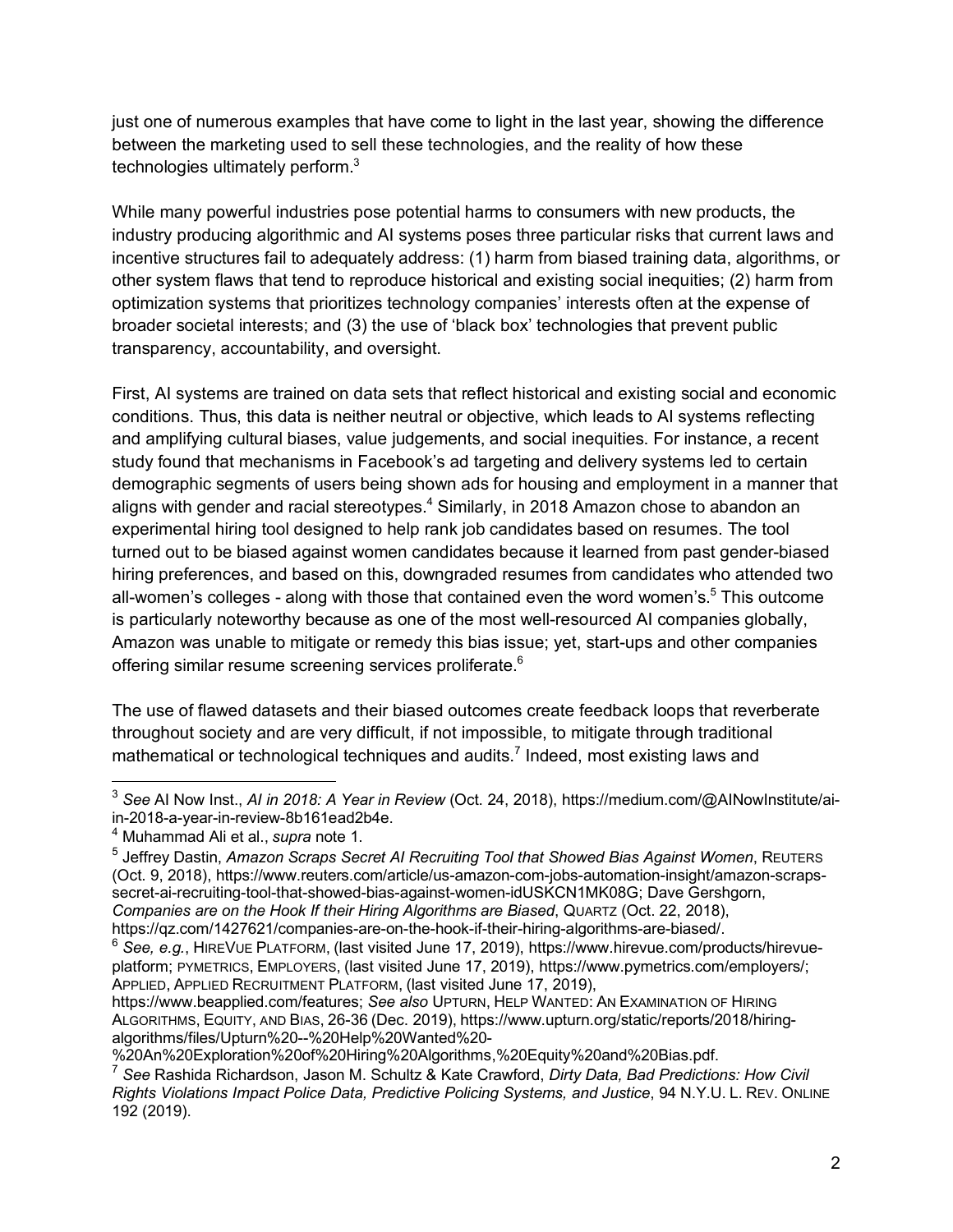regulations struggle to account for or adequately remedy these challenges, as they tend to focus on individual acts of discrimination and less on systemic or computational forms of bias. For example, in recently-settled litigation against Facebook, the company tried to evade liability for the aforementioned discriminatory outcomes produced by its ad targeting and delivery platform. Facebook claimed it was simply a "neutral" platform under Section 230 of the Communications Decency Act's content safe harbors, despite recent research that demonstrated that the discriminatory outcomes were also attributed to Facebook's own, independent actions.<sup>8</sup>

Second, many consumer facing products are optimization systems, which are designed to prioritize technology companies' monetary interests and focus on scaling ideal outcomes rather than understanding potential flaws and adversarial behaviors in the design process. These skewed priorities in the absence of stringent design standards pose several social risks such as, optimizing internet platforms for engagement, which can lead to profiling and mass manipulation, while also ignoring 'externalities,' like design tradeoffs that harm non-users and affected environments or markets. $9$  For example, the navigation application, Waze<sup>10</sup>, has been subject to public and government scrutiny for instances where these consequences of optimization have actualized, including directing drivers towards forest fires during emergency evacuations, and redirecting highway commuters to residential streets, resulting in more accidents since these areas were unequipped to handle an influx of cars.<sup>11</sup> These outcomes are common, and rarely properly addressed, because technology companies lack incentives to comprehensively assess the negative effects of optimization within and outside a given technology, remedy their failures, and prioritize societal benefits (e.g.- incorporating the needs of all relevant stakeholders and environments).

Third, most of these technologies are "black boxes," both technologically and legally. Technologically, they are black boxes because most of the internal workings are hidden away inside the companies, hosted on their internal computer servers, without any regular means of public oversight, audit, or inspection to address consumer harm concerns. Legally, technology companies obstruct efforts of algorithmic accountability through claims of proprietary or "trade secret" legal protections, even though there is often no evidence that legitimate inspection,

https://www.apnews.com/8a7e0b7b151c403a8d0089f9ed866863; Jefferson Graham & Brett Molina, *Waze Sent Commuters Toward California Wildfires, Drivers Say*, USA TODAY (Dec. 7, 2017), https://www.usatoday.com/story/tech/news/2017/12/07/california-fires-navigation-apps-like-waze-sent-

commuters-into-flames-drivers/930904001/.

 <sup>8</sup> *Compare* Defendant's Motion to Dismiss, Onuoha v. Facebook, Inc., No. 16 Civ. 6440 (N.D. Cal. filed Apr. 3, 2017) *with* Muhammad Ali et al., *supra* note 1.

<sup>&</sup>lt;sup>9</sup> Rebekah Overdorf et al., Position Paper from NeurIPS 2018 Workshop in Montréal, Canada, *Questioning the Assumptions Behind Fairness Solutions*, ARXIV (Nov 27, 2018), https://arxiv.org/pdf/1811.11293.pdf.

 $10$  Waze is a subsidiary of Google. Google purchased the application in 2013.

<sup>11</sup> Samantha Raphelson, *New Jersey Town Restricts Streets from Commuters to Stop Waze Traffic Nightmare*, NPR (May 8, 2018), https://www.npr.org/2018/05/08/609437180/new-jersey-town-restrictsstreets-from-commuters-to-stop-waze-traffic-nightmare; Christopher Weber, *Waze Causing LA Traffic Headaches, City Council Members Say,* ASSOCIATED PRESS (Apr. 17, 2018),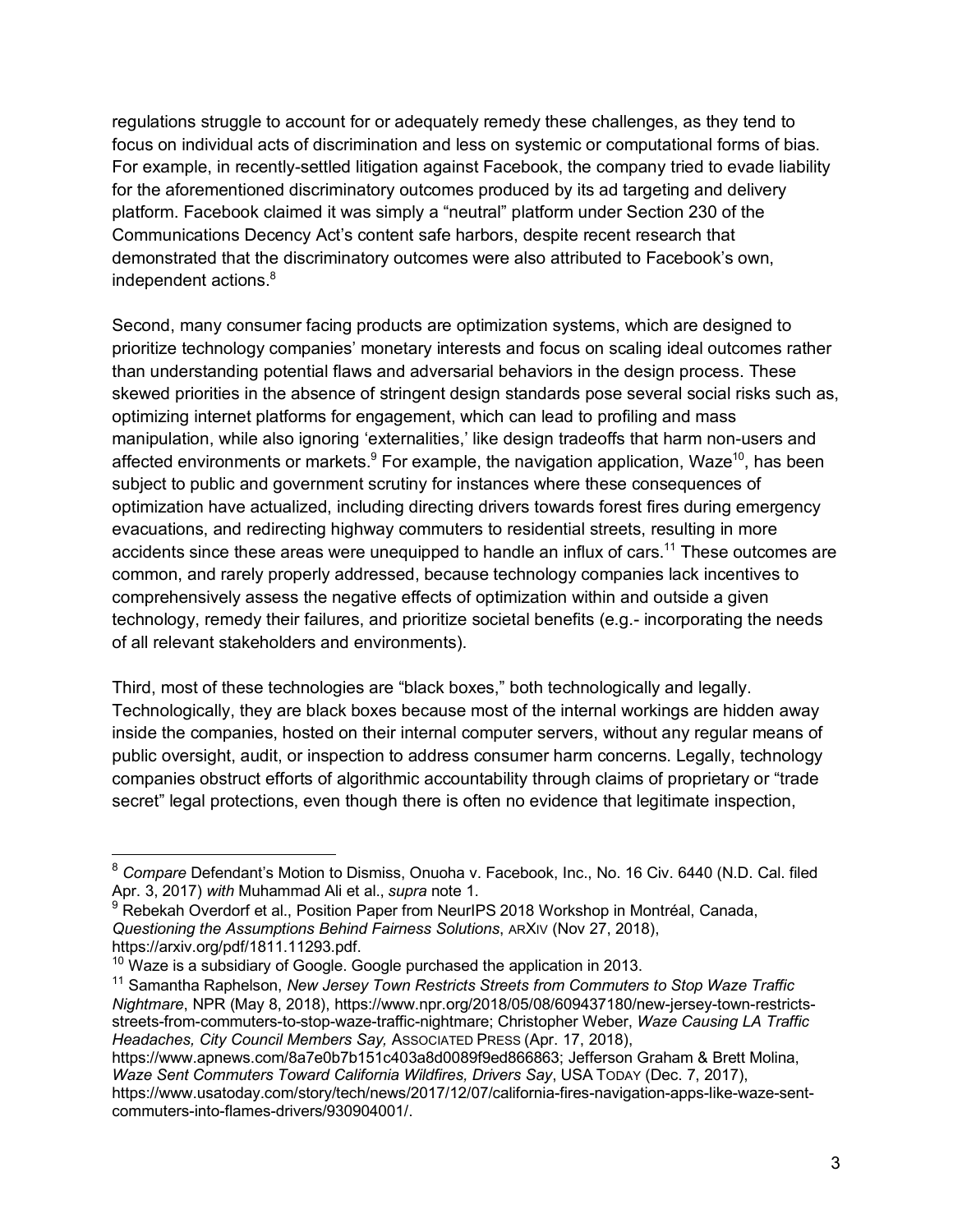auditing, or oversight poses any competitive risks.<sup>12</sup> This means that neither government nor consumers are able to meaningfully assess or validate the claims made by companies. Some technology companies have suggested that the risks of emerging data driven technologies will eventually be mitigated by more technological innovation.<sup>13</sup> Conveniently, all of these remediations rely on us to trust the technology industry, which has few incentives or requirements to be accountable for the harms they produce or exacerbate.

Yet, history and current research demonstrates that there are significant limitations to relying solely on technical fixes and "self regulation" to address these urgent concerns.<sup>14</sup> Neither of these approaches allow room for public oversight and other accountability measures since technology companies remain the gatekeepers of important information that government and consumers would need to validate the utility, safety, and risks of these technologies. Ultimately, we are being asked to take technology companies' claims at face value, despite evidence from investigative journalists, researchers, and emerging litigation that demonstrate that these systems can, and do, fail in significant and dangerous ways.<sup>15</sup> To cite a few examples:

 <sup>12</sup> AI Now Inst., Litigating Algorithms Workshop, June 2018, *Litigating Algorithms*: *Challenging Government Use of Algorithmic Decision Systems* (Sept. 2018),

https://ainowinstitute.org/litigatingalgorithms.pdf (highlighting lawsuits where vendors made improper trade secrecy claims); David S. Levine, *Can We Trust Voting Machines? Trade-Secret Law Makes it Impossible to Independently Verify that the Devices are Working Properly*, SLATE (Oct. 24, 2012), https://slate.com/technology/2012/10/trade-secret-law-makes-it-impossible-to-independently-verify-thatvoting-machines-work-properly.html (describing how the application of trade secret law to e-voting machines threatens election integrity); Frank Pasquale, *Secret Algorithms Threaten the Rule of Law*, MIT TECHNOLOGY REVIEW (June 1, 2017), https://www.technologyreview.com/s/608011/secret-algorithmsthreaten-the-rule-of-law/.

<sup>13</sup> Tom Simonite, *How Artificial Intelligence Can – and Can't – Fix Facebook*, WIRED (May 3, 2018), https://www.wired.com/story/how-artificial-intelligence-canand-cantfix-facebook/; F8 2018 Day 2 Keynote, Facebook for Developers (May 2, 2018),

https://www.facebook.com/FacebookforDevelopers/videos/10155609688618553/UzpfSTc0MTk2ODkwNz g6MTAxNTU4ODExNzI4MzQwNzk/; Drew Harwell, *AI Will Solve Facebook's Most Vexing Problems, Mark Zuckerberg Says. Just Don't Ask When or How*, WASH. POST (Apr. 11, 2018),

https://www.washingtonpost.com/news/the-switch/wp/2018/04/11/ai-will-solve-facebooks-most-vexingproblems-mark-zuckerberg-says-just-dont-ask-when-or-how ("he said, artificial intelligence would prove a champion for the world's largest social network in resolving its most pressing crises on a global scale") Stephen Shankland, *Google Working to Fix AI Bias Problems*, CNET (May 7, 2019), https://www.cnet.com/news/google-working-to-fix-ai-bias-problems/.

<sup>14</sup> Roy F. Baumeister & Todd F. Heatherton, *Self-Regulation Failure: An Overview*, 7 PSYCHOL. INQUIRY, no. 1, 1996 at 1; Stephanie Armour, *Food Sickens Millions as Company-Paid Checks Find It Safe*, BLOOMBERG (Oct. 11, 2012), https://www.bloomberg.com/news/articles/2012-10-11/food-sickens-millionsas-industry-paid-inspectors-find-it-safe; Andrew D. Selbst et al., *Fairness and Abstraction in Sociotechnical Systems*, 2019 ACM CONFERENCE ON FAIRNESS, ACCOUNTABILITY, AND TRANSPARENCY 59, https://dl.acm.org/citation.cfm?id=3287598

<sup>15</sup> *See* AI Now Inst., *supra* note 11; MEREDITH WHITTAKER ET AL., THE AI NOW REPORT 2018 (2018), https://ainowinstitute.org/AI\_Now\_2018\_Report.pdf;

Julia Angwin et al., *Machine Bias*, PROPUBLICA (May 23, 2016),

https://www.propublica.org/article/machine-bias-risk-assessments-in-criminal-sentencing; Jaden Urbi, *Some Transgender Drivers are Being Kicked Off Uber's App*, CNBC (Aug. 13, 2018),

https://www.cnbc.com/2018/08/08/transgender-uber-driver-suspended-tech-oversight-facialrecognition.html; U.N. EDUC., SCIENTIFIC, AND CULTURAL ORG., I'D BLUSH IF I COULD: CLOSING GENDER DIVIDES IN DIGITAL SKILLS THROUGH EDUCATION, U.N. Doc GEN/2019/EQUALS/1 REV 2 (2019); Paul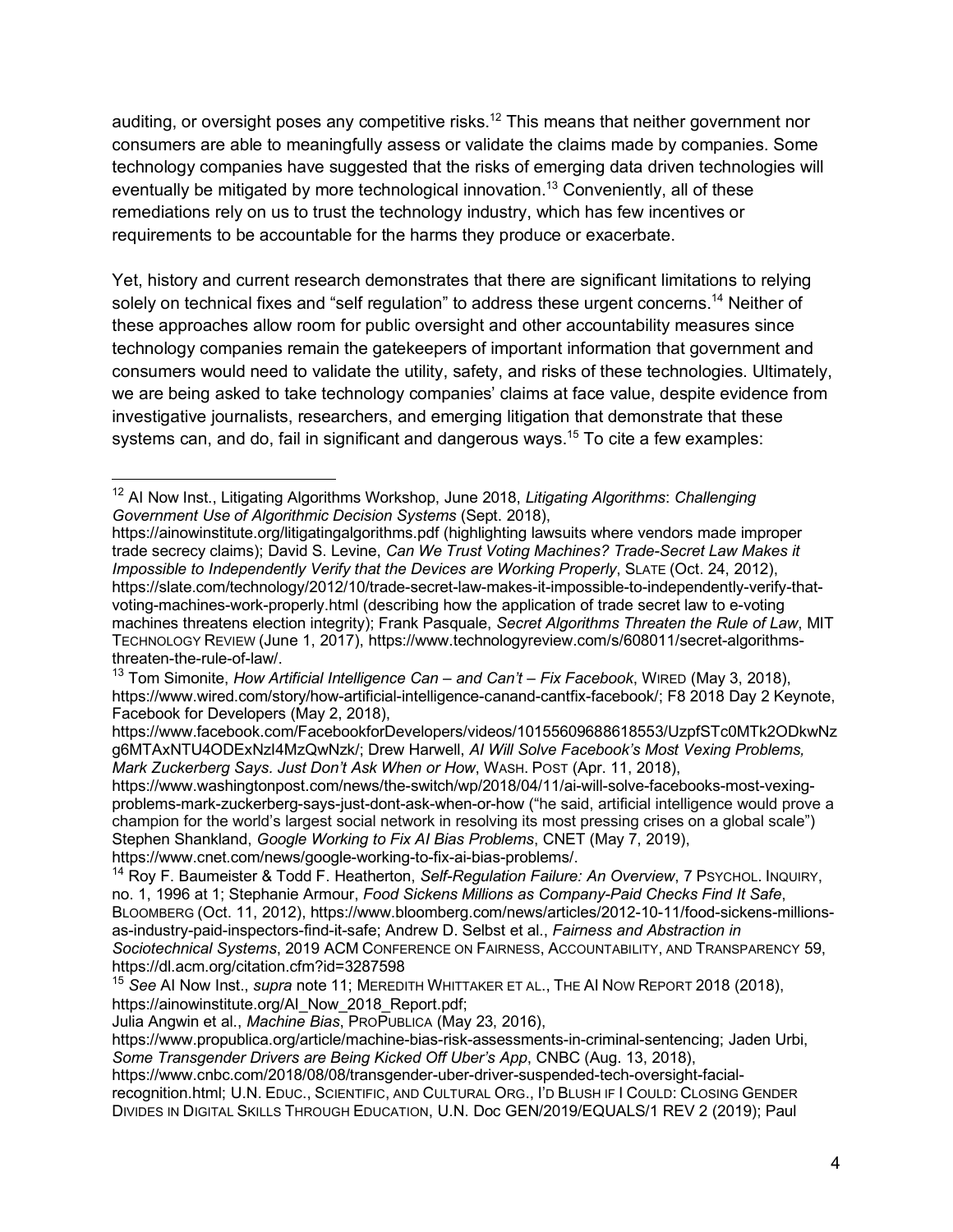- Cambridge Analytica's exfiltration of Facebook user data exposed extreme breaches of consumer data privacy.
- Facebook's Ad-Targeting lawsuits and settlements highlighted ways the platform helped facilitate and possibly conceal discrimination.16
- The aftermath of the Christchurch Massacre and other deplorable terrorist attacks revealed how the engagement-driven design of Facebook, Youtube and other platforms have amplified misinformation, incited more violence, and increased radicalization.<sup>17</sup>
- Google's Dragonfly project demonstrated the intense secrecy around socially significant and ethically questionable corporate decisions.<sup>18</sup>

These types of controversies are increasingly common, and show the harm that technologies optimized for narrow goals like engagement, speed, or profit, at the expense of social and ethical considerations like safety or accuracy, can cause. And unlike other important and complex domains like health, education, criminal justice, and welfare, that each have their own histories, hazards, and regulatory frameworks, the technology sector has continued to expand and evolve without adequate governance, transparency, accountability, or oversight regimes.<sup>19</sup>

We are at a critical moment where Congress is in a position to act on some of the most pressing issues facing our social and economic institutions, and by doing so pave the way for a technological future that is safe, accountable, and equitable. Local, state and other national governments are taking action by performing domain specific inquiries to independently assess the actual benefits and risks of certain technologies. In some cases, they are creating transparency requirements or limitations on the use of technologies they deem too risky.<sup>20</sup>

 Berger, *MTA's Initial Foray Into Facial Recognition at High Speed Is a Bust*, WALL ST. J. (Apr. 7, 2019), https://www.wsj.com/articles/mtas-initial-foray-into-facial-recognition-at-high-speed-is-a-bust-11554642000

<sup>16</sup> Brakkton Booker, *Housing Department Slaps Facebook With Discrimination Charge*, NPR (Mar. 28, 2019), https://www.npr.org/2019/03/28/707614254/hud-slaps-facebook-with-housing-discriminationcharge; Kenneth Terrell, *Facebook Reaches Settlement in Age Discrimination Lawsuits*, AARP (Mar. 20, 2019), https://www.aarp.org/work/working-at-50-plus/info-2019/facebook-settles-discriminationlawsuits.html

<sup>17</sup> *Compare* Issie Lapowsk*y, Why Tech Didn't Stop the New Zealand Attack from Going Viral*, WIRED (Mar. 15, 2019), https://www.wired.com/story/new-zealand-shooting-video-social-media/ *with* Natasha Lomas, *YouTube: More AI Can Fix AI-generated 'bubbles of hate'*, TECHCRUNCH (Dec. 19, 2017), https://techcrunch.com/2017/12/19/youtube-more-ai-can-fix-ai-generated-bubbles-of-hate/

<sup>18</sup> Hamza Shaban, *Google Employees Go Public to Protest China Search Engine Dragonfly*, WASH. POST (Nov. 27, 2018), https://www.washingtonpost.com/technology/2018/11/27/google-employees-go-publicprotest-china-search-engine-dragonfly/

<sup>19</sup> *See* WHITTAKER ET AL., *supra* note 14.

<sup>20</sup> Kate Conger et al., *San Francisco Bans Facial Recognition Technology*, N.Y. TIMES (May 14, 2019), https://www.nytimes.com/2019/05/14/us/facial-recognition-ban-san-francisco.html; 2018 N.Y.C LOCAL LAW NO. 49, https://legistar.council.nyc.gov/LegislationDetail.aspx?ID=3137815&GUID=437A6A6D-62E1- 47E2-9C42-461253F9C6D0; H.B. 378, 91st Leg., Reg. Sess. (Vt. 2018),

https://legislature.vermont.gov/Documents/2018/Docs/ACTS/ACT137/ACT137%20As%20Enacted.pdf; H.B. 2701, 191st Leg., Reg. Sess. (Ma. 2019), https://malegislature.gov/Bills/191/HD951; H.B.1655, 66th Leg., Reg. Sess. (Wa. 2019),

https://app.leg.wa.gov/billsummary?BillNumber=1655&Initiative=false&Year=2019; Treasury Board of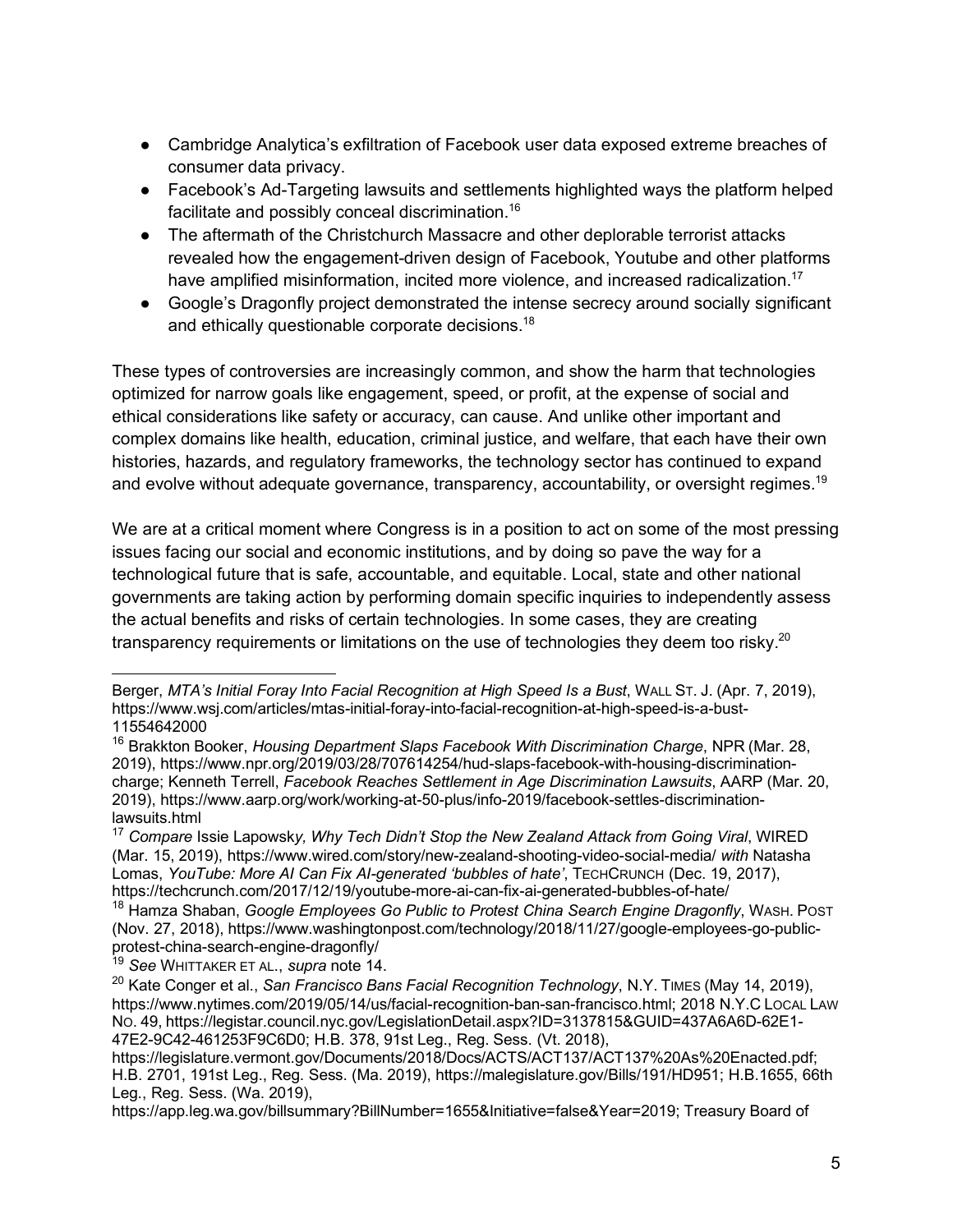Congress can build on this work and take actions that can help create necessary transparency, accountability and oversight mechanisms that empower relevant government agencies and even consumers to assess the utility and risks of certain technological platforms. The remainder of this testimony will highlight actions Congress can take to address specific concerns of data driven technologies.

## **AI Now's Policy Recommendations for Congress**

### **1. Require Technology Companies to Waive Trade Secrecy and Other Legal Claims That Hinder Oversight and Accountability Mechanisms**

Corporate secrecy laws are a barrier to due process when technologies are used in the public sector. They can inhibit necessary government oversight and enforcement of consumer protection laws, $^{21}$  which contribute to the "black box effect," making it hard to assess bias, contest decisions, or remedy errors. Anyone procuring these technologies for use in the public sector should demand that vendors waive these claims before entering into any agreements. Additionally, limiting the use of these legal claims can help facilitate better oversight by state and federal consumer protection agencies and enforcement of false and deceptive practice laws.

## **2. Require Public Disclosure of Technologies That Are Involved in Any Decisions About Consumers by Name and Vendor**

The need for meaningful insight and transparency is clear when you examine the way in which infrastructure owned by the major technology companies is repurposed by other businesses. Technology companies license AI application program interfaces (APIs), or "AI as a service" to third parties, who apply them to one or another purpose.<sup>22</sup> These business relationships, in which one organization repurposes potentially flawed and biased AI systems created by large technology companies, are rarely disclosed to the public, and are often protected under nondisclosure agreements. Even knowing that a given company is using an AI model created by Facebook, Google, or Amazon is currently hard, if not impossible, to ascertain. Thus,

 $\overline{a}$ Canada Secretariat, Algorithmic Impact Assessment, (Mar. 8, 2019), available at:

https://open.canada.ca/data/en/dataset/748a97fb-6714-41ef-9fb8-637a0b8e0da1; Mark Puente, *LAPD Ends Another Data-Driven Crime Program Touted to Target Violent Offenders*, L.A. TIMES (Apr. 12, 2019), https://www.latimes.com/local/lanow/la-me-laser-lapd-crime-data-program-20190412-story.html; Sam Schechner & Parmy Olson, *Facebook, Google in Crosshairs of New U.K. Policy to Control Tech Giants*, WALL ST. J. (Apr. 8, 2019), https://www.wsj.com/articles/u-k-moves-to-end-self-regulation-for-tech-firms-11554678060,

<sup>&</sup>lt;sup>21</sup> Houston Fed'n of Teachers, Local 2415 v. Houston Indep. Sch. Dist., 251 F.Supp.3d 1168 (S.D. Tex. 2017).

<sup>22</sup> MICROSOFT AZURE, COGNITIVE SERVICES, https://azure.microsoft.com/en-us/services/cognitive-services/ (last visited June 16, 2019); GOOGLE CLOUD, AI PRODUCTS, https://cloud.google.com/products/ai/ (last visited June 16, 2019);FACEBOOK ARTIFICIAL INTELLIGENCE, TOOLS, https://ai.facebook.com/tools/ (last visited June 16, 2019); AMAZON WEB SERVICES, MACHINE LEARNING https://aws.amazon.com/machinelearning/ (last visited June 16, 2019); Matt Murphy & Steve Sloane, *The Rise of APIs*, TECHCRUNCH (May 21, 2016), https://techcrunch.com/2016/05/21/the-rise-of-apis/.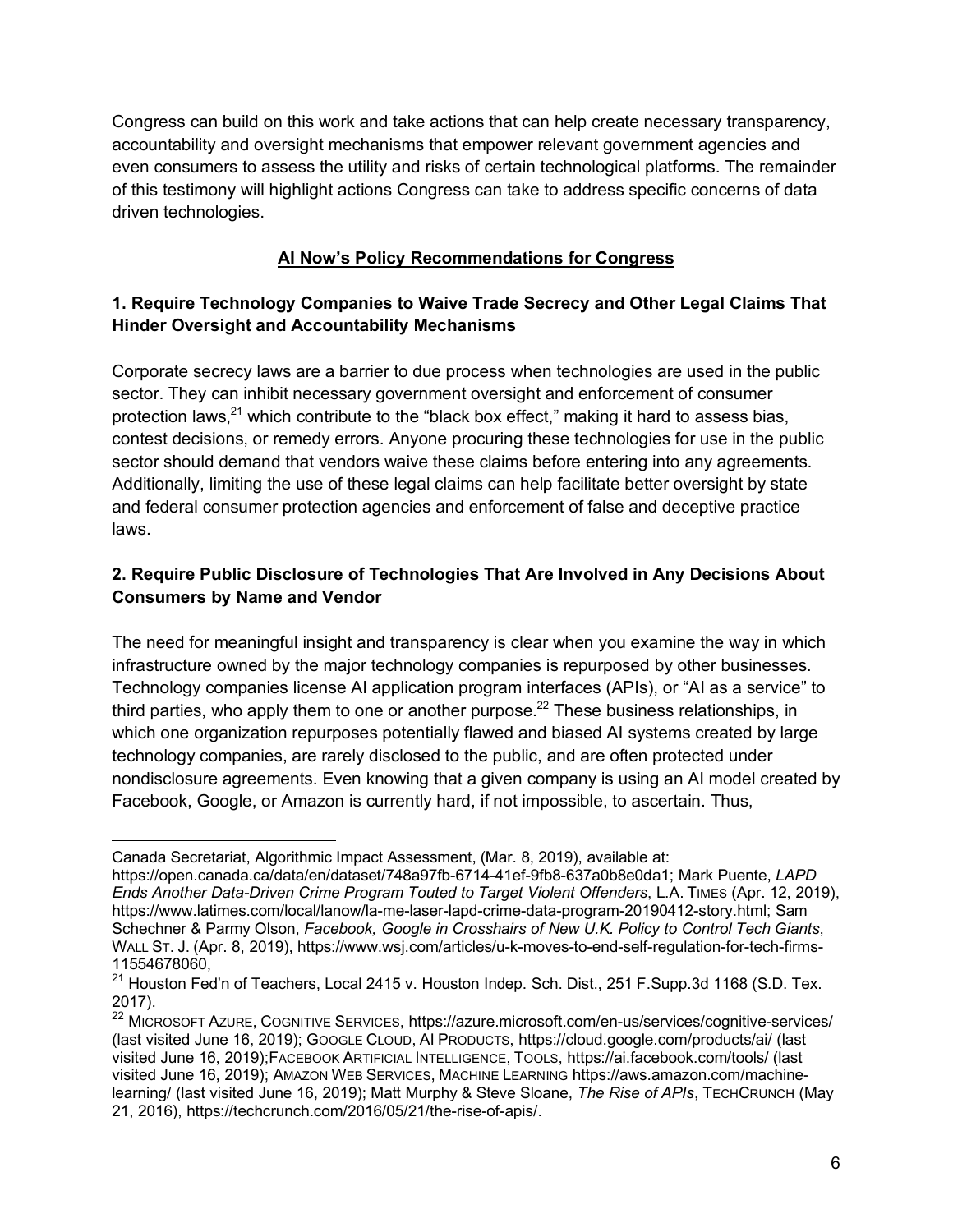understanding the implications of bad, biased, or misused models is not currently possible. Consumers deserve to know about which data-based technologies are used to make decisions about them or affect the types of services, resources, or opportunities made available to them. Requiring disclosure of the type of technology used and which vendors it originates from will provide consumers with the kind of notice necessary to enforce their due process rights.

## **3. Empower Consumer Protection Agencies to Apply "Truth in Advertising Laws" to Algorithmic Technology Providers**

Some technology companies and platforms serve as vendors to other companies or governments, often advertising their systems as capable of "objective" predictions, determinations, and decision-making without disclosing the risks and concerns, which include bias, discrimination, manipulation, and privacy harms. An example of this is the previously mentioned gender-biased hiring algorithm created by Amazon. Amazon shelved that project but imagine if they had instead sold it 'as a service' for other employers to use, such as companies like HireVue and Applied, who currently sell similar AI-enabled automated hiring and recruitment services. There are currently no legal mechanisms or requirements for companies who want to innovate their HR processes to determine whether these problems exist.

Though the Federal Trade Commission (FTC) does currently have jurisdiction to look for fraud and deception in advertising, $23$  it has not yet looked at or tested many of these artificial intelligence, machine learning, or automated decision systems. Empowering the FTC to investigate and pursue enforcement through its existing authority is an urgent priority that Congress should support.

## **4. Revitalize the Congressional Office of Technology Assessment to Perform Pre-Market Review and Post-Market Monitoring of Technologies**

Data driven technologies can pose significant risks to an individual's rights, liberties, opportunities and life; therefore, technologies that are likely to pose such risk should be subject to greater scrutiny before and after they are made available to consumers or government institutions. The Office of Technology Assessment existed from 1972 to 1995 to analyze these types of complex scientific and technical issues, and should be refunded to perform this function for Congress.<sup>24</sup> The Office could convene both technical and domain-specific experts (e.g. practitioners and individuals likely to be affected by the technology) to assess whether certain technologies meet the claims made by technology companies, or whether they pose ethical risks warranting the imposition of technical or external restrictions before the technologies are

<sup>&</sup>lt;sup>23</sup> FED. TRADE COMM'N, TRUTH IN ADVERTISING, https://www.ftc.gov/news-events/media-resources/truthadvertising (last visited June 16, 2019);

<sup>&</sup>lt;sup>24</sup> U.S. GOVERNMENTAL ACCOUNTABILITY ORG., THE OFFICE OF TECHNOLOGY ASSESSMENT (Oct. 13, 1977), *available at* https://www.gao.gov/products/103962; Mike Masnick, *Broad Coalition Tells Congress to Bring Back the Office of Technology Assessment*, TECHDIRT (May 10, 2019),

https://www.techdirt.com/articles/20190510/14433442180/broad-coalition-tells-congress-to-bring-backoffice-technology-assessment.shtml.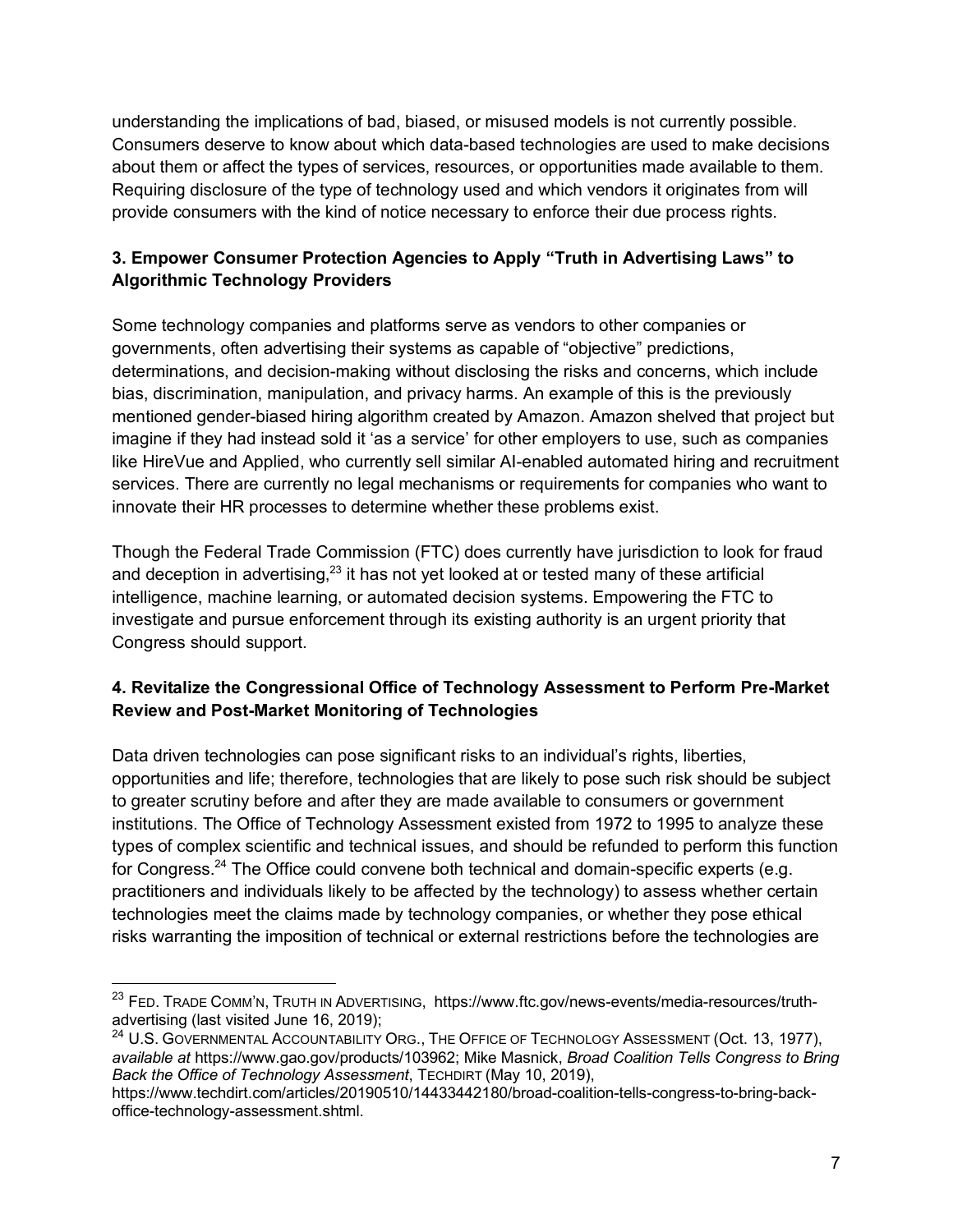publicly released. Once a product is made public, the Office should be empowered to perform periodic monitoring to ensure it continues to meet pre-market standards, and does not pose serious risks to the public.

# **5. Enhanced Whistleblower Protections for Technology Company Employees That Identify Unethical or Unlawful Uses of AI or Algorithms**

Organizing and resistance by technology workers has emerged as a force for accountability and ethical decision making.<sup>25</sup> Many technology companies workforce are organized in silos, which can also contribute to opacity during product development. Thus whistleblowers can serve a crucial role in revealing problems that may not otherwise visible to relevant oversight bodies, or even to all of the workforce at a given firm. Whistleblowers in the technology industry can be a crucial component to government oversight and should have enhanced protections as they serve the public interest.

## **6. Require Any Transparency or Accountability Mechanism To Include A Detailed Account and Reporting of The "Full Stack Supply Chain"**

For meaningful accountability, we need to better understand and track the component parts of an AI system and the full supply chain on which it relies: that means accounting for the origins and use of training data, test data, models, application program interfaces (APIs), and other infrastructural components over a product life cycle. This type of accounting for the "full stack supply chain" of AI systems is a necessary condition for a more responsible form of auditing. The full stack supply chain also includes understanding the true environmental and labor costs of AI systems, as well as understanding risks to non-users. This incorporates energy use, the use of labor in the developing world for content moderation and training data creation, and the reliance on clickworkers to develop and maintain AI systems.<sup>26</sup> This type of accounting may also incentivize companies to develop more inclusive product design that engages different teams and expertise earlier to better assess the implications throughout the product life cycle. Companies can submit these reports to the appropriate executive agency that regulates AI in the sector where the technology is being used.

### **7. Require Companies to Perform and Publish Algorithmic Impact Assessments Prior to Public Use of Products and Services**

 <sup>25</sup> Daisuke Wakabayashi & Scott Shane, *Google Will Not Renew Pentagon Contract that Upset Employees*, N.Y. TIMES (June 1, 2018), https://www.nytimes.com/2018/06/01/technology/googlepentagon-project-maven.html; Avie Schneider, *Microsoft Workers Protest Army Contract With Tech 'Designed to Help People Kill'*, NPR (Feb. 22, 2019),

https://www.npr.org/2019/02/22/697110641/microsoft-workers-protest-army-contract-with-tech-designedto-help-people-kill; Mark Bergen & Nico Grant, *Salesforce Staff Ask CEO to Revisit Ties with Border Agency*, BLOOMBERG (June 25, 2018), https://www.bloomberg.com/news/articles/2018-06-25/salesforceemployees-ask-ceo-to-revisit-ties-with-border-agency.

<sup>&</sup>lt;sup>26</sup> KATE CRAWFORD & VLADAN JOLER, AI NOW INST. & SHARE LAB, ANATOMY OF AN AI SYSTEM: THE AMAZON ECHO AS AN ANATOMICAL MAP OF HUMAN LABOR, DATA AND PLANETARY RESOURCES (Sept. 7, 2018), https://anatomyof.ai.